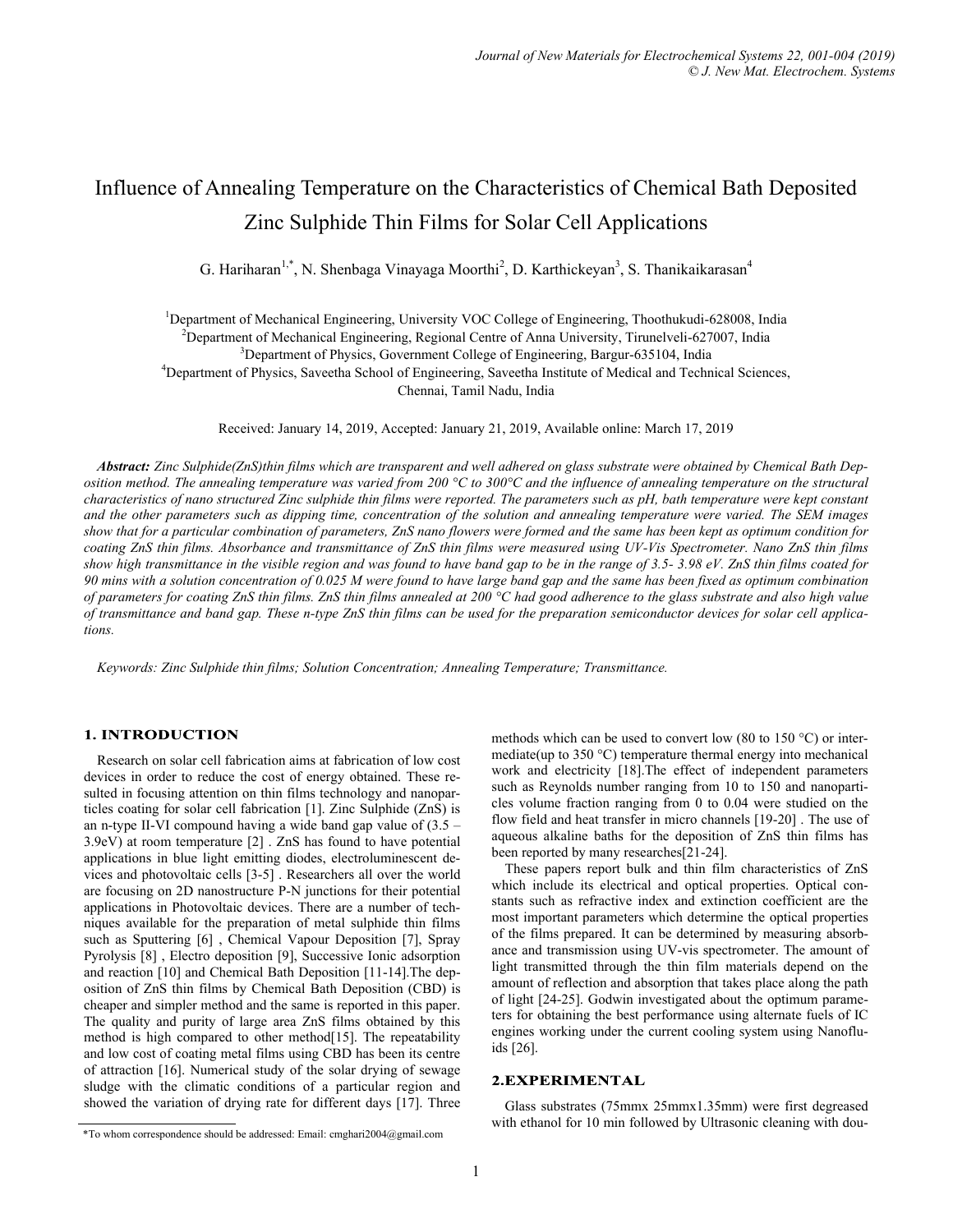

Figure 1. SEM micrographs of samples (a)  $L_2$  (b)  $L_3$  (c)  $L_5$  (d)  $L_6$  (e)  $L_8$  (f)  $L_9$ 

ble distilled water for 10 min. After that the substrates were immersed in Chromic acid for 24 hours. Finally, the substrates were washed and rinsed with de-ionized water and then dried.The Chemical Bath Deposition (CBD) of ZnS in aqueous bath begins with the complexation of Zinc cations by using complexing agent such as ammonia and the consecutive reaction with the sulphide ions obtained by the hydrolysis of Thiourea. Film deposition was carried out by mixing 20ml of 0.27M Thiourea (SC (NH2)<sup>2</sup> solution, 20 ml of 0.025 M Zinc Sulphate (ZnSO4) solution and 25% ammonia (NH4OH) solution. The concentration of (ZnSO4) solution was varied from 0.025 M to 0.035 M and the sample details were given in L9 array table [26-30] (Table1).To optimize the parameters to get better ZnS films, we varied solution concentration, dipping time and annealing temperature and parameters such as bath temperature and pH were kept constant at 90°C and 10 respectively. Glass substrates were immersed in the beaker containing the precursor solutions with different combinations and thin films were deposited by varying dipping time (30, 60, 90 min) and were annealed. The annealing of the final samples was done at different temperatures 200°C, 250 °C and 300 °C.The annealed samples were characterized for their structural ordering using X-ray Diffractometer which utilizes Cu-Kα radiation of wavelength 0.15418 nm.Band gap of ZnS thin films were measured using UV-vis spectrometer. The

Table. 1

| Sample         | ZnSO <sub>4</sub> | Dipping time | Annealing tem-         |
|----------------|-------------------|--------------|------------------------|
|                | Concentration     | (min)        | perature $(^{\circ}C)$ |
| $\rm L_{1}$    | 0.025             | 30           | 300                    |
| L2             | 0.025             | 60           | 250                    |
| L3             | 0.025             | 90           | 200                    |
| $L_4$          | 0.030             | 30           | 250                    |
| L5             | 0.030             | 60           | 200                    |
| L <sub>6</sub> | 0.030             | 90           | 300                    |
| L7             | 0.035             | 30           | 200                    |
| $L_8$          | 0.035             | 60           | 300                    |
|                | 0.035             | 90           | 250                    |
|                |                   |              |                        |

surface morphology was investigated by obtaining the images from Scanning Electron Microscope.

## **3. RESULTS AND DISCUSSION**

#### 3.1. Morphological studies

The micro- structural surface topography were investigated using Scanning Electron Microscope (SEM). Figure 1(a) and 1(b) shows SEM micrographs of samples L2 and L3. These micrographs reveal that more nano flowers of size 100 nm were formed in sample L3 than in sample L2 which shows the influence of dipping time. Longer the dipping time, greater is the formation of Nano flowers. We investigated the role of solution concentration on the formation of Nano flowers with constant dipping time. SEM images of samples  $L_5$  and  $L_6$  are shown in Figure 1(c) and 1(d) clearly reveals that no Nano flowers were formed. With further increase in the concentration with same dipping time, it was found in samples  $L_8$  and  $L_9$ . nano flowers were formed along with nano rods Dispersed nano flowers were observed in samples coated with 0.025M concentration whose size are around 100nm, for films prepared by 0.025 M compared to 0.035 M of Zinc sulphate.The composition of the thin films formed by CBD was confirmed by using EDX analysis. Figure 2 shows EDX spectra of sample  $L_3$  which showed evenly dispersed nano flowers.EDX spectra of sample L<sub>3</sub>confirms the composition of the is found to be Zinc, Sulphur and Oxygen which is expected from that of ZnS thin films. Zinc is the main composition in the deposited thin films followed by sulphur. Figure 3.shows the EDX analysis of sample L9. It can be seen from Fig. 2 and Fig. 3 that the percentage of Zinc in sample  $L_3$  is more than that in the sample L<sub>9</sub>.

# 3.2. Structural analysis

Structural ordering of thin films are investigated through XRD measurements in the range of angle 2θ between 20° to 80° as shown in figure 4. For all the ZnS thin film samples, main peak is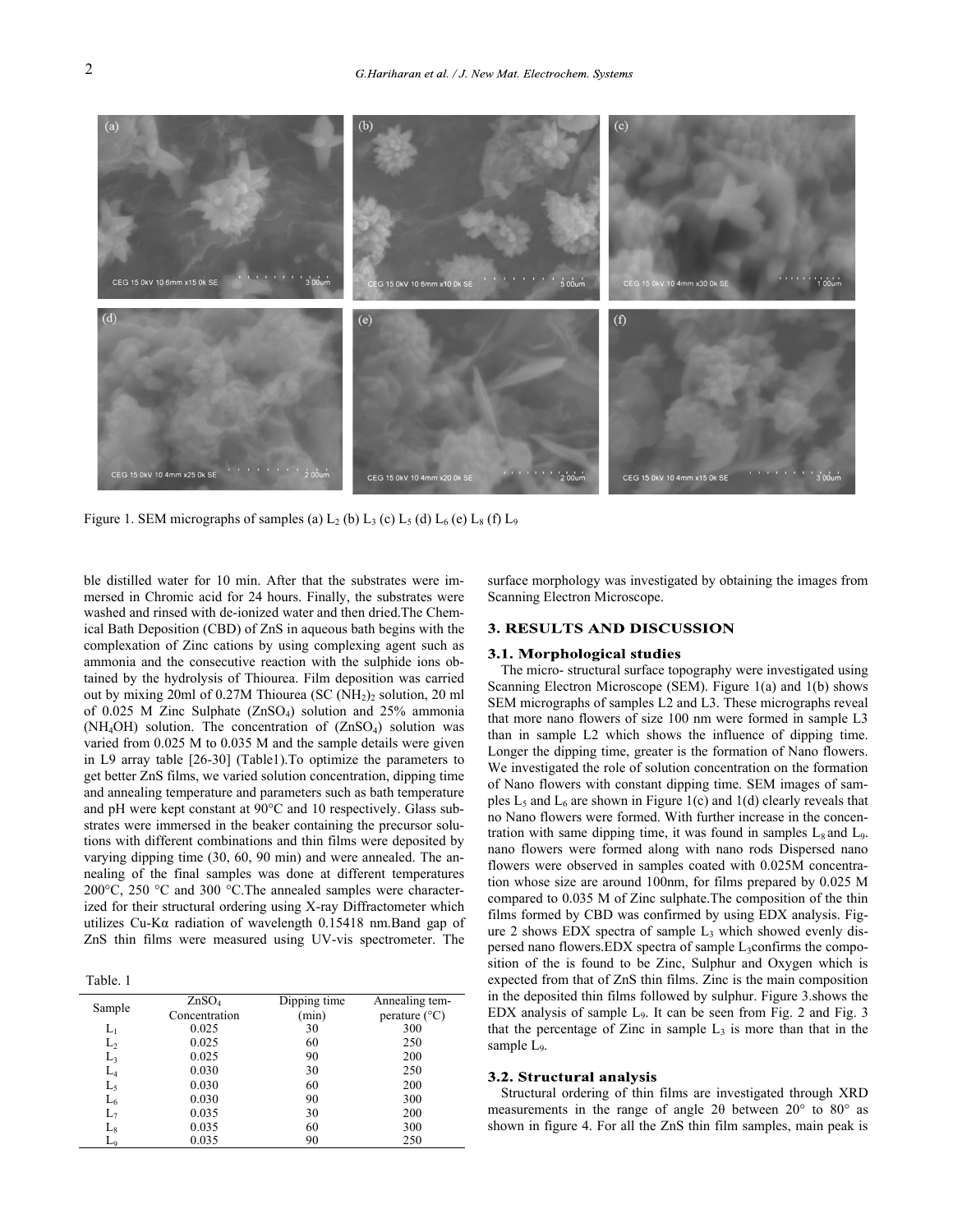

Figure 2. EDX analysis of Sample L<sup>3</sup>



Figure 3. EDX analysis of sample L<sup>9</sup>



Figure 4. X-ray diffraction pattern of ZnS thin films



Figure 5. Absorption Spectra of ZnS nano particle



Figure 6. Tauc Plot

observed at the diffraction angle of 23.5° corresponding to the cubic (111) planes and hexagonal (002) planes. The average nano crystalline size (D) can be calculated using Debye – Scherrer formula:

$$
D = 0.9 \text{ N } \beta \cos \theta
$$

Where  $\lambda$  is the X-ray wavelength,  $\theta$  is the Bragg diffraction angle, β corresponds to the FWHM of the XRD peak appearing at an angle θ. The average crystallite size found using Debye –Scherrer formula was 13.3nm.

## 3.3. Optical properties

The Optical properties of thin films were determined using UV-Vis Spectrometer in the wavelength range of 200 - 1100nm.Transmittance of ZnS thin films decreased with the increase of Zinc concentration in the thin films which may be due to the roughness of the films deposited. The thin films deposited at